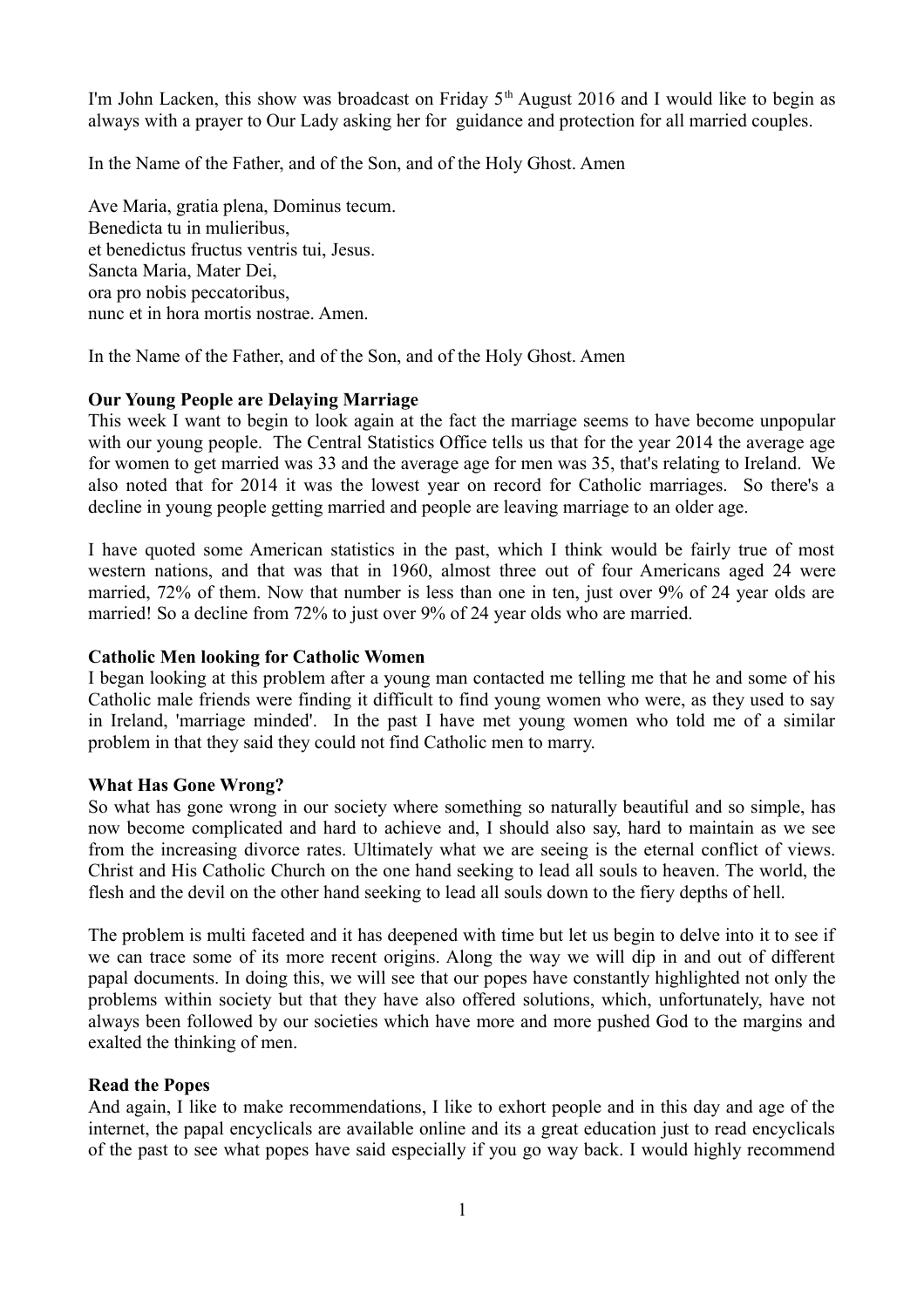anything by Pope St Pius X, pope Pius XI, Pope Pius XII, Pope St John Paul II. You have Humane Vitae of Pope Paul VI and all along the way there are different documents, different popes addressing different problems and they give us a great insight into how the Church operates and into how well the Church perceives the problems. The Church never operates, contrary to some popular misconceptions, the Church doesn't force people to believe or try to force people to believe and the Church is not a coercive institution.

### **Ignore the Disinformation**

Sometimes people will say "Oh what about the crusades, what about this..." In those situations, if you look at the history correctly and get past the bias, what you will see in that in those situations the Church was acting and urging people to come to the defence of nations or to the defence of the Holy Shrine. It was acting in self defence, which has always been allowed. But I just recommend and I exhort you to go and have a look at some of the encyclicals and read through them, or even just read a couple of paragraphs and as I say they give you a great insight.

## **Pope Pius XII – Young People Have Changed**

One earlier aspect of the development of this problem in marriage, I think, was indicated by Pope Pius XII, he gave an address to the teaching sisters on September 15<sup>th,</sup> the feast of Our Lady of Sorrows in 1951.

Now remember, he is writing just six years after the end of the second world war, and the second world war saw some 50 to 85 million people killed, and the pope speaks of a crisis in the schools and educational institutions.

"If it be your painful experience that the teaching Sister and the modern girl no longer understand each other well, this is not a thing peculiar to you. Other teachers, often parents themselves, are not in a very much better position. It is not using empty words to say that young people have changed, have become quite different perhaps. The chief reason for this difference in the young people of today may be that which forms the subject of the frequent lament: young people are irreverent toward many things that formerly from childhood were naturally regarded with the greatest respect. But young people of today are not solely to be blamed for their present attitude. In childhood, they have lived through horrible things and they have seen many ideals formerly held in high esteem break down miserably before their eyes. In this way they have become distrustful and aloof."

### **Distrustful and Aloof**

So here the Pope notices that, after the war, young people seem to have changed. They have become distrustful and aloof, they have lost respect for those things that previously were regarded with great respect. He says that they are not solely to be blamed for this, because having lived through the war, that second world war with almost 85 million people killed, they have seen the high ideals that were formerly promoted, break down miserably and this resulted in the high number of deaths during the war and the large scale destruction in cities and towns right across Europe caused by the war.

Without getting into the rights and wrongs of the second world war, it seems to have damaged young people's trust in authority, particularly the authority of the state and how men behaved. Their view of the Church was may also have been affected because the Church was seemingly powerless to stop the war.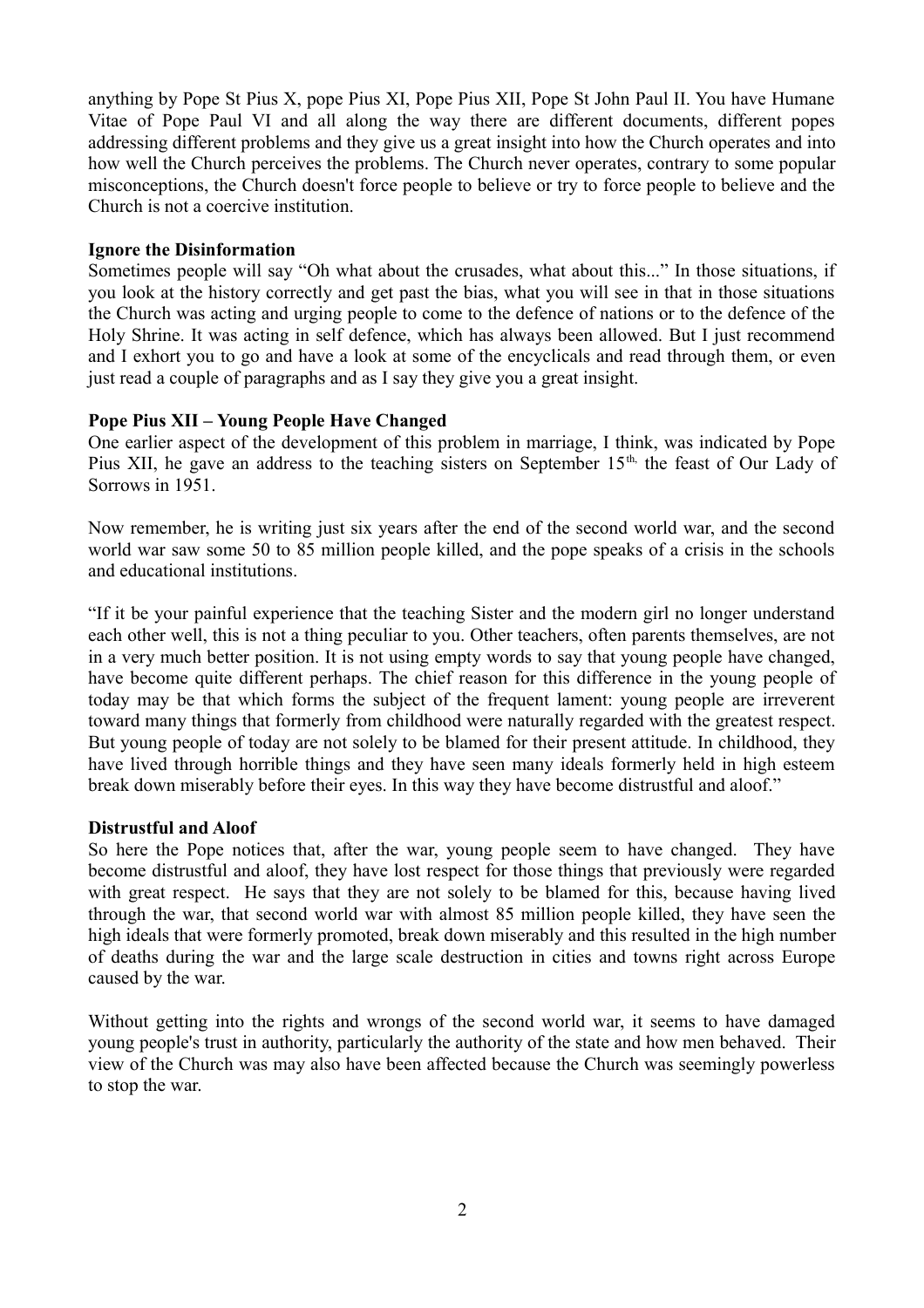### **Our Lady of Fatima tells us the Cause of War**

However, in the case of the Church, this was not on account of some lack of authority within the Church. No, Our Lady of Fatima told Sr Lucia about the cause of the second world war when she told her, referring to the first world war.

"The war is going to end: but if people do not cease offending God, a worse one will break out during the Pontificate of Pius XI."

So our Lady tells us that, if people do not cease offending God another war will break out. So when people offend God, war is inevitable because people lose their love for one another. If we cannot love God we cannot love each other and we lose our love for each other then others become our enemy and we end up in competition and then this can lead to war.

Pope Pius XII continues,

## **Lack of Understanding between Generations**

"It must be remembered also that this complaint about lack of understanding is not something new. It is one made in every generation and it is mutual between maturity and youth, parents and children, teachers and pupils. Half a century ago and even a little before that, there was a good deal of sentimentality. People were fond of believing that they were "misunderstood" and said so. Today, the complaint, not devoid of a certain amount of pride, is more concerned with the intellect. The result of this misunderstanding is, on the one hand, a reaction which may sometimes exceed the limit of justice, a tendency to repudiate anything that is, or appears to be, new, an exaggerated suspicion of rebellion against any tradition. On the other hand, it is a lack of faith that shrinks from all authority and, spurning every competent judgement, seeks solutions and counsels with a sort of infatuation more ingenuous than reasoned."

The pope is well aware of the problems that all generations face, of the problems between one generation and the next, between parents and their children. But he notices the problem of intellectual pride which leads the older generation on the one hand to tend to be distrustful of the younger generation with their new ideas, and that the older generation had a tendency towards a lack of justice in repudiating anything they think is a rebellion with the traditions of the past, or new fangled.

The younger generation have lost faith and they no longer respect the old authority and the basis for the sound judgements of the older generation. They have become infatuated with what is new and do not use the gift of reason in looking for solutions to their problems and the problems of the world.

And again remember the pope has noticed a change in the young people after the war. It's very hard to estimate the effects of the war on the young generation and seeing that terrible destruction right across Europe the way men and millions of people killed and you know in one sense, for what? So, the pope is noticing a shift, a change in the young generation.

### **Force does not Win Hearts**

And then he tells the sisters that they will not win the hearts of the young people by trying to force them to see what is right. He urges them to try to understand the young people and to help them to understand themselves. But then he notes that they mustn't give way on, "those immutable truths and values which admit of no change in the heart and mind of man."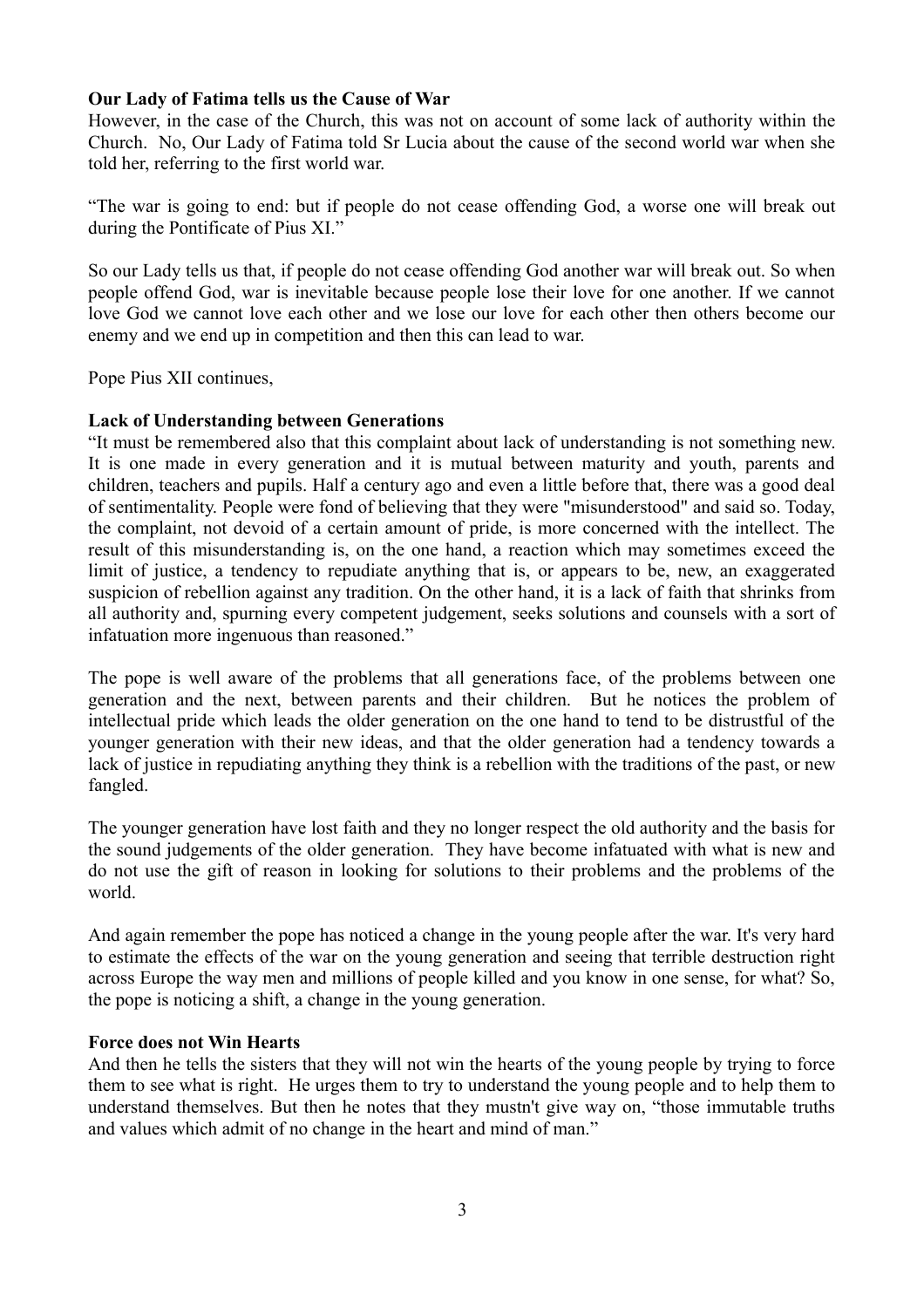### **Understanding is the Key**

He tells them that understanding young people does not mean giving approval to their new ideas, whims and false enthusiasms but in finding out what is solid in the young people and accepting it, and then also finding out the origin of their deviations and errors whilst realising that these are often an unhappy attempt to solve their problems. The young people are experiencing difficulties, they've just come out of a war, They're trying to solve problems, they're trying to find a way that is not going to lead to another world war but sometimes they have deviations and errors and they've got to look to see what's the cause of that.

## **Precision and Clarity of Speech**

And the pope then says a very interesting thing which we would do well to note today.

"Making yourself understood does not mean employing words that are not sanctioned by good usage and constructions that are ungrammatical leading, as they do, to inaccuracy and vagueness of thought. It rather means expressing clearly one's own thoughts in different yet always correct ways, striving to fathom the thoughts of others, always keeping in mind their difficulties, their ignorance, and their inexperience."

So I've noticed that our world is becoming more and more casual, more and more irreverent. We looked at this is looking at the whole thing of immodesty in dress and I said that immodesty is not just limited to dress and here we have, the pope is hinting here at, what I could call immodesty in language. There is this temptation now to try to engage the young people by speaking their language, by being 'hip', by being 'cool', and the pope is warning against this and saying that when we try to engage people like that there's a danger it leads to inaccuracy and vagueness of thought.

In my own children's education I have noticed a huge difference in how English is taught through the Seton home schooling programme that we use and how it was taught when my children were in school. The schools have become permeated by this casual attitude which is spreading everywhere and there was very little emphasis placed on proper punctuation and grammar, whereas the Seton programme insists on a meticulously high standard in both grammar and punctuation.

### **Sloppiness in Writing and Speech leads to Inaccuracy and Vagueness**

The reason for this is now clear to me as it was to Pope Pius XII back in 1951, when he noted that the constructions that are ungrammatical lead to inaccuracy and vagueness of thought. So the young people, no longer understand what is being said to them because it is said in a way that seeks primarily to appeal to the young people and to engage with their emotions rather than trying to convey a truth to their understanding and intellect. The young people are patronised by this approach and it has become widespread throughout our civilisation.

I mentioned before the great modern sin of our time which is to cause offence to another and this is regardless of whether or not what allegedly causes the offence is true or not.

### **Cardinal André Vingt-Trois - Silence**

The French Cardinal, André Vingt-Trois, of Paris, mentioned this problem on 27<sup>th</sup> July. He gave a homily at a requien Mass in Notre Dame Cathedral in Paris, for the French Priest Pére Jacques Hamel, who was murdered in France last week by two muslim youths who claimed to be operating for ISIS.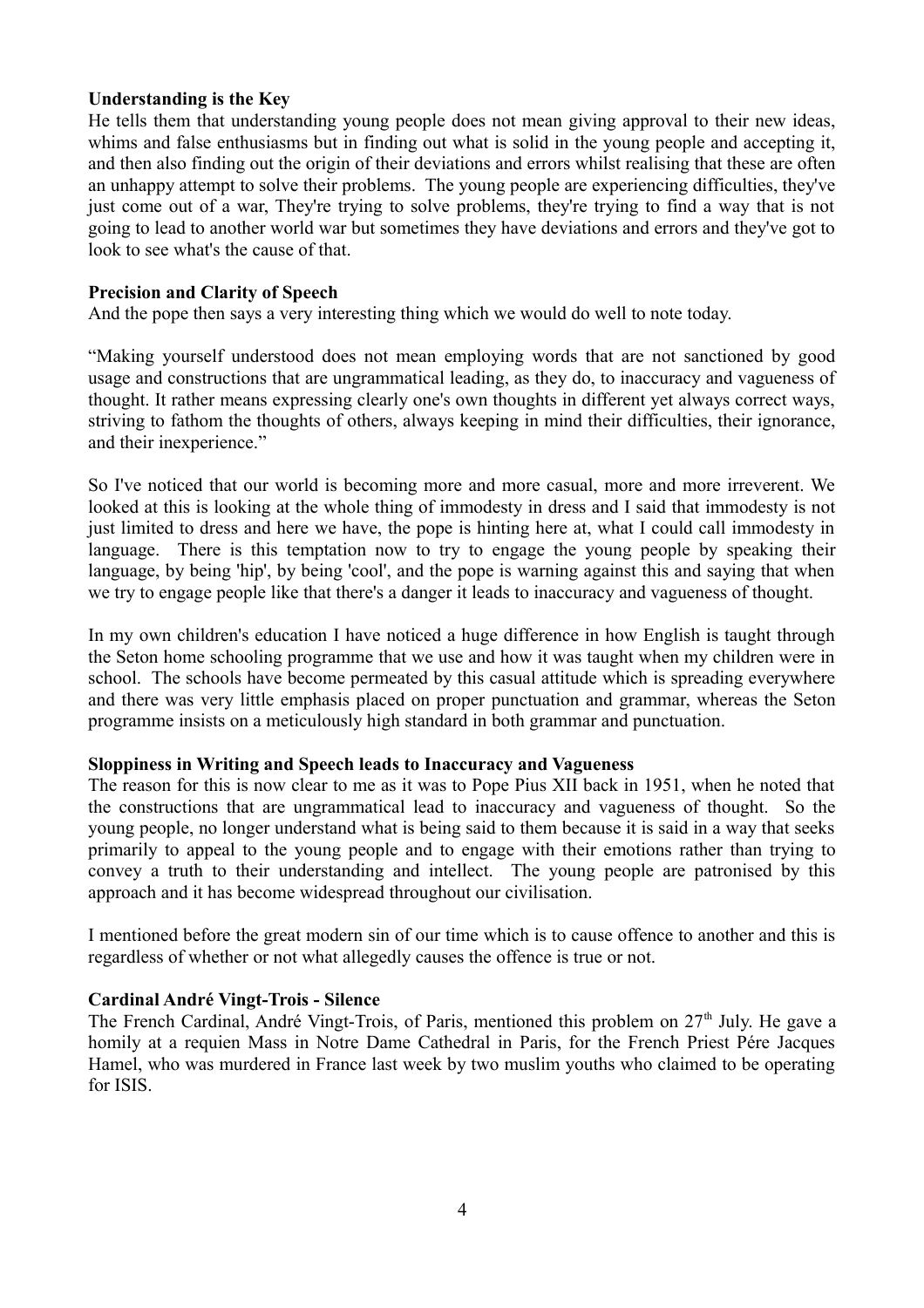In an online article that I found it says.

## **Fear Imposes Silence**

"The Cardinal also said that in the current social environment, fear becomes the driving force behind our choices, leaving people powerless to do good and resist evil. Political correctness imposes silence out of fear of offending, of stepping out of line with the way "proper" people think and speak.

This silence extends to parents, afraid to transmit values to their children, and extends to the "silence of the elite in the face of deviant behaviour, and the legalization of deviance."

Just for the Irish situation you can look at that silence of the elite in the face of same-sex marriage and the legislation of same-sex marriage. The article continues.

"This pressure not to offend others leads to cowardice and abdication of duty, the Cardinal suggested, it imposes an unhealthy conformism.

"Above all do not annoy others, so as not to trigger conflicts, aggression, or even violence, by inconsiderate proposals or simply the expression of an opinion out of line with the image given us of a unified modern thought,"

Cardinal Vingt-Trois concluded his homily by urging the faithful to be courageous and to find their strength in the Lord.

"Though they fight against you, they shall not prevail, for I am with you, to save and rescue you, says the Lord. I will rescue you from the hand of the wicked, and ransom you from the power of the violent,"

"My rampart is God, the God of love,"

That's where the Cardinal was quoting the Prophet Jeremiah.

### **The Silence of Catholics on the Truths of Our Faith**

The Cardinal touches once again on this modern day problem of the silence of Catholics with regard to the Truths of the Catholic faith. If we look at Ireland, we saw this very clearly in Ireland last year whereby no Catholic, that I heard, who addressed the public media during the referendum campaign to destroy marriage as we know it, no Catholic was heard to voice the teaching of the Catholic church with regard to the sinfulness and disorderedness of active homosexual relationships. Many of the Catholics who spoke in public approved of corrupt and immoral legislation which gives recognition to same-sex sexual relationships and confers rights on them contrary to the natural law and contrary to right reason. Error and disorderedness has no rights!

In this climate, which is not new, whereby Catholics refuse to speak the Truths of Jesus Christ in the public square for fear of offending others, how do we expect our young people to have respect for the teachings of the Catholic Church? How do we expect them to know what marriage and life are about, if those who are Catholic and who are adults are afraid to tell them the truth and to speak the truth in public for fear of causing offence?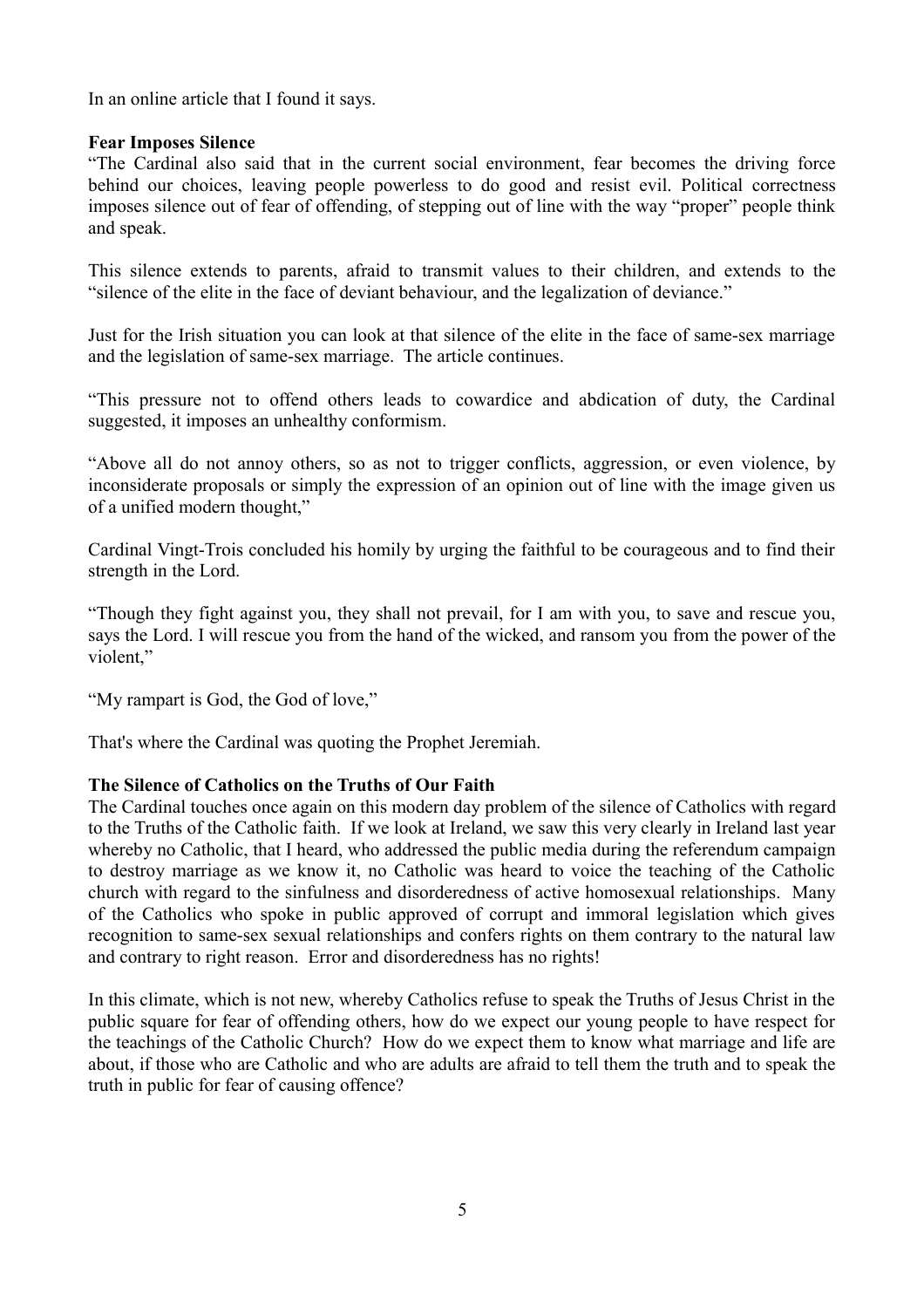#### **Our Young People are Being Led Astray**

We should not be surprised then to learn that the majority of our young people, who voted in the referendum, and who were obviously badly educated as regards the Catholic faith in their Catholic schools, that they voted for a position on marriage which is contrary to the Catholic Church's teachings.

I spoke this week to a young man in his early twenties who told me that once, his religion teacher in their religion class in a Catholic secondary school, in a rural town in Ireland, spent at least four weeks teaching them about contraception. She said that it was hard to believe in this day and age that the Church still said that contraception was wrong, thereby she implied to the young people in her class that the Church was wrong in what she teaches and that the Church should change. Now these are young people in a class situation so nobody's going to contradict the teacher. So the teacher is not contradicted and the Church's teachings are not defended, so the young people are being misled.

On another occasion, shortly after last years referendum I met with the mother of a nine year old girl. Her daughter was delighted with the result of the referendum. The mother told me that this nine year old girl had been taught in her local Catholic primary school, this is a primary school, that it was a good thing to change the definition of marriage and for the yes side to win in the referendum.

So when the yes side did win, this little nine year old girl is delighted thinking that this is a great victory, probably a victory for equality. Little does she understand that she has been misled, but at nine years old. In other words, the thinking of nine year old children is being corrupted in Catholic schools in Ireland.

#### **The Truth Will set You Free**

Christ tells us that it is the Truth that sets us free, so, when Catholics refuse to speak the Truths of the Catholic faith in a clear and unambiguous manner, then they become part of the problem which enslaves our young people in half lived lives or in lives whereby they succumb to impurity and to other vices. When Catholic adults refuse to speak the Truth to young people, they lead those young people astray, and its not compassion. If you fear to offend the young people, it is not compassionate to allow them to end up in deviant behaviour because we're afraid to speak, because we don't want to offend.

We cannot blame our young people for what they believe and for how they behave in society when Catholic adults in their schools, and in public debates on marriage in our society, do not uphold the teachings of the Catholic Church. If Catholics do not uphold the teachings of the Catholic Church and still claim to be Catholic the young people will see this as hypocrisy. And young people have massive radars, they can detect hypocrisy at a great distance, and they do not like it. They can end up angry but also what happens is they end up confused. We cannot expect our young people to have a correct understanding of marriage when the Catholic Church's teachings on marriage are being contradicted by adult Catholics, in their schools and in the public square on the radio and television. The problem is not confined to the laity but, when it comes to children and young people, it is we the parents who are charged with forming them in the faith, and we will answer to God for how we have carried out this onerous duty that we have as parents. It's great to be a parent of children, as I've said before but the responsibility of the task is massive.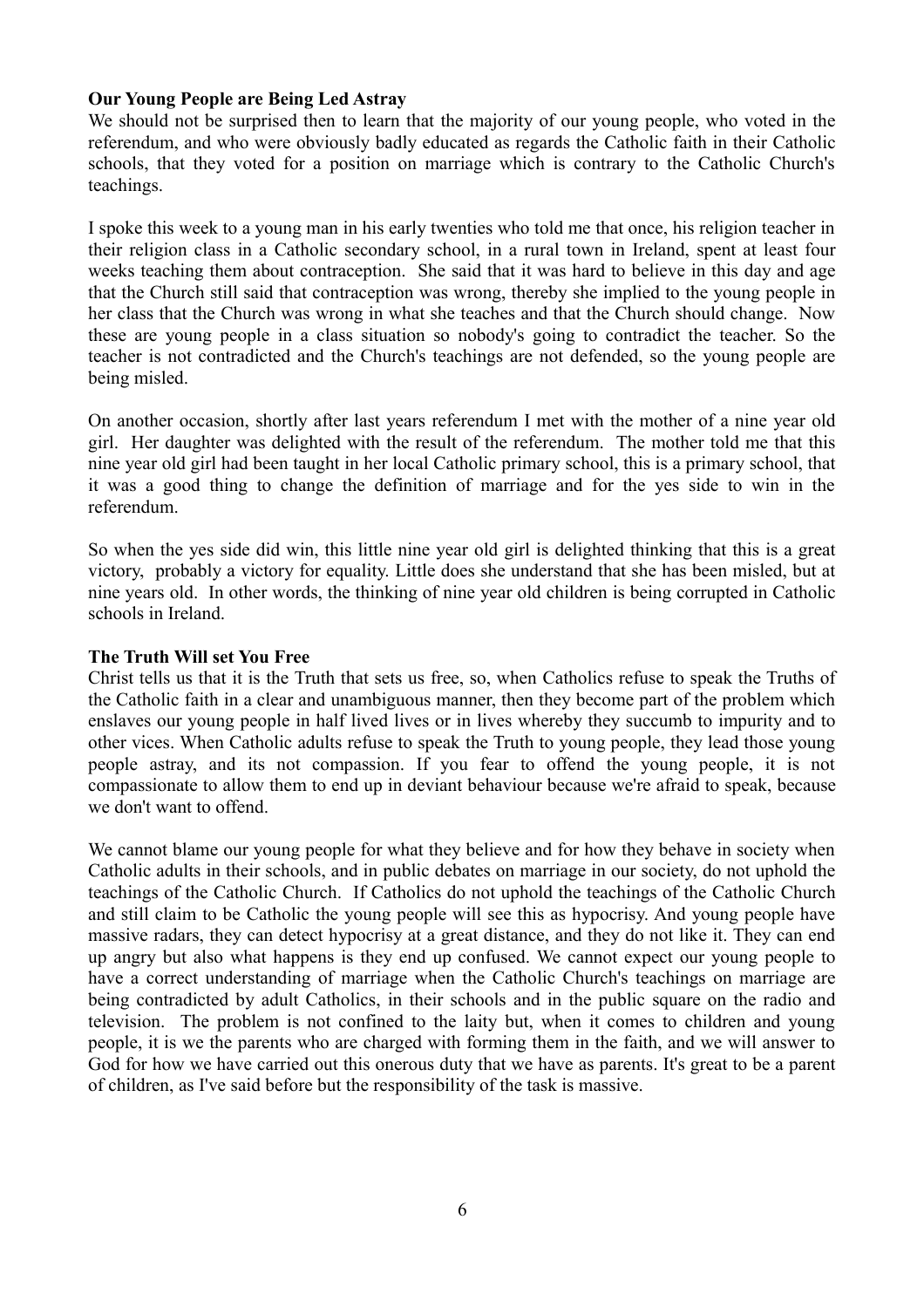### **Parents are Responsible for Education their Children in the Faith**

If our young people are not upholding the Catholic faith then the parents must be doing something wrong. Yes other people can be at fault too but, we as parents, we're the ones who have to act when we see the young people going astray. First within our own family and then we have to try to exhort other families. It's why I founded the Legion of the Holy Family, to encourage Catholic families to live Catholic lives and to try to influence other people and to show them the value of living a Catholic life.

We have moved on a few generations since the second world war, but the young people whom Pope Pius XII noticed had changed after the second world war, they themselves became parents and began to influence the society in which they lived in greater and greater ways. After the war and probably on account of the war, the influence of materialism began to take a deep hold on the people. People wanted to be happy, they wanted to forget the war.

Pope Pius XII spoke of this on his visit to the Shrine of Lourdes in France to commemorate the centenary of Our Lady's visit there, that was in 1957. On this occasion he said

## **Our Lady Visits and Innocent Child in Lourdes**

"In a society which is barely conscious of the ills which assail it, which conceals its miseries and injustices beneath a prosperous, glittering, and trouble-free exterior, the Immaculate Virgin, whom sin has never touched, manifests herself to an innocent child. With a mother's compassion she looks upon this world redeemed by her Son's blood, where sin accomplishes so much ruin daily, and three times makes her urgent appeal: "Penance, penance, penance!" She even appeals for outward expressions: "Go kiss the earth in penance for sinners." And to this gesture must be added a prayer: "Pray to God for sinners."

As in the days of John the Baptist, as at the start of Jesus' ministry, this command, strong and rigorous, shows men the way which leads back to God: "Repent!" Who would dare to say that this appeal for the conversion of hearts is untimely today?"

So there the pope is speaking in 1957 and he speaks Christ's early words in His ministry, John the Baptist, 'repent'. Our Lady said the war would come if men did not stop offending God, so the call to repentance, to holiness. The pope then exhorts the faithful to return to a regular reception of the sacraments and to have regard for Christian morals in everyday life and he also asks the bishops and the priests to encourage the faithful in their efforts for the Christian renewal of society in response to Our Lady's appeal.

And then he speaks directly about the influence of materialism.

### **The Dangers of Materialism**

"This materialism is not confined to that condemned philosophy which dictates the policies and economy of a large segment of mankind. It rages also in a love of money which creates ever greater havoc as modern enterprises expand, and which, unfortunately, determines many of the decisions which weigh heavy on the life of the people. It finds expression in the cult of the body, in excessive desire for comforts, and in flight from all the austerities of life. It encourages scorn for human life, even for life which is destroyed before seeing the light of day."

"This materialism is present in the unrestrained search for pleasure, which flaunts itself shamelessly and tries, through reading matter and entertainments, to seduce souls which are still pure. It shows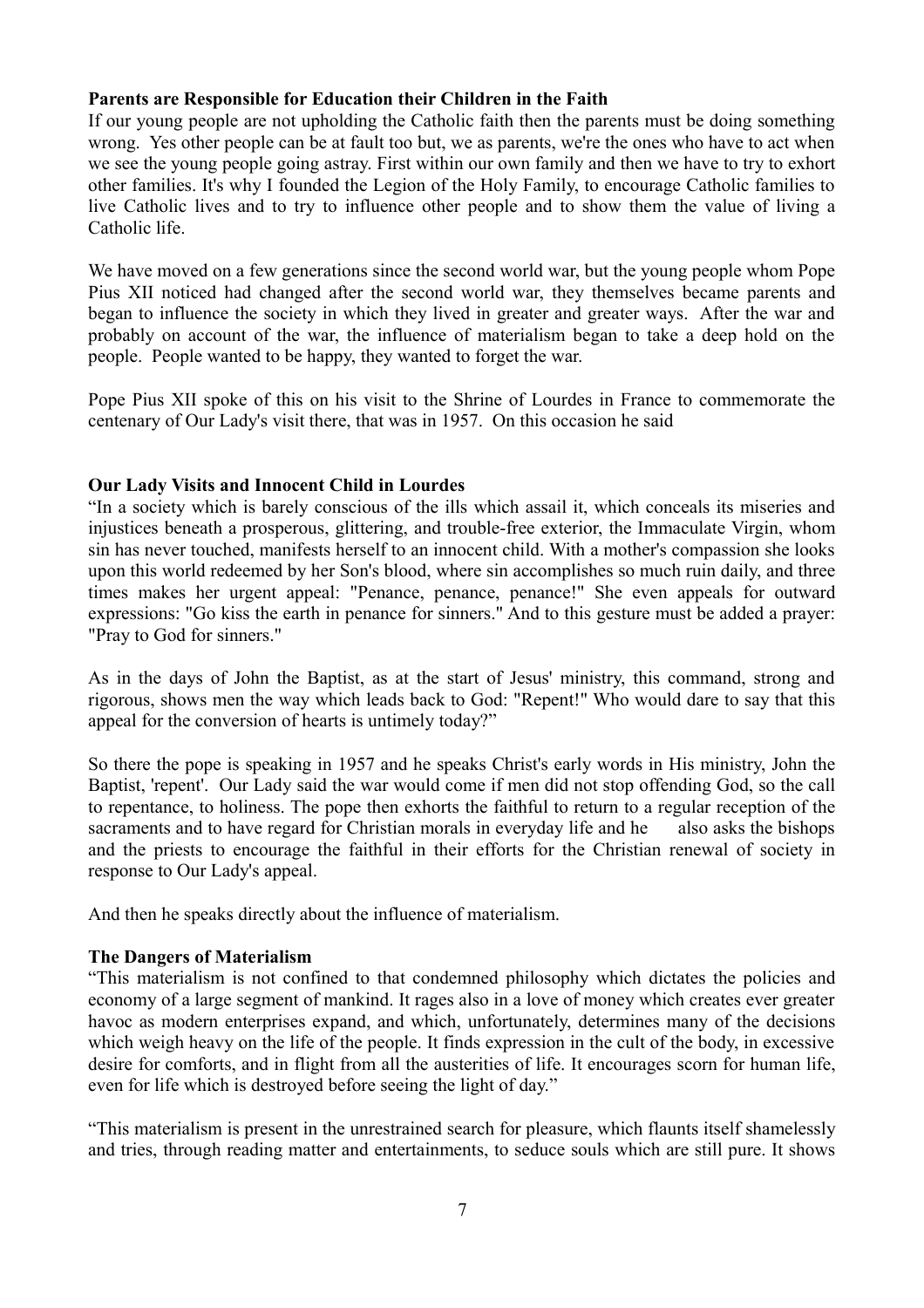itself in lack of interest in one's brother, in selfishness which crushes him, in justice which deprives him of his rights -- in a word, in that concept of life which regulates everything exclusively in terms of material prosperity and earthly satisfactions."

The pope then quotes Luke 12:19-20

"And I will say to my soul. the rich man said, Soul, thou hast many good things laid up for many years; take thy ease, eat, drink, be merry. But God said to him, Thou fool, this night do they demand thy soul of thee."

That was Luke 12:19-20 quoted by the pope in Lourdes in 1957.

# **Materialism is Rampant Today**

In our modern culture, materialism is still rampant and false compassion, and we have forgotten to teach our young people about the four last things; death; judgement; heaven and hell. One of results of this is that our young people no longer prioritise their lives according to the things of God, but according to the things of this world and they are not being helped by the Catholic adults who seek to engage their emotions rather than their intellects by promoting a watered down Catholicism which falsely proclaims that you can be both Catholic and worldly at the same time. It is as if we are trying to teach our young people that you can be 'cool' and be Catholic rather than exhorting them as Our Lady urged, at both Fatima and Lourdes, to follow the penitential path of self-sacrifice and holiness. Love of God and love of neighbour rather than love of self.

That's about all for this week. I hope that I've given you some food for thought and please God we will come back to this again next week to tease out more of these problems and to look at how we can bring our young people back to the full realisation of the beauty and goodness of Catholic marriage, and also to realise the importance of Catholic marriage for society. When our young people are delaying marriage what happens is the birth rate naturally starts to fall because they are getting married at a later age so these families will most likely have less children. As the birth rate starts to fall the society begins to disappear. Some demographers now looking at European society, they're actually predicting that in a couple of generations, that certain races will be in danger of extinction.

The other thing also then is that you have an influx, in order to keep the society and the economy going, you need to bring in people from outside, and the people from outside if they're coming in with another culture particularly a culture which is not Catholic, what you actually start seeing is the demise of Catholic society and the demise of the influence of the Church in the world, which is not good for society. And again as we go through these talks of a catechetical nature, we can look at what popes have said and what popes have taught about Catholic society and the importance of Catholic society for peace in the world.

So, we're on an adventure to look at some of these things and I'm always amazed as I read Catholic documents, especially the papal documents. Its very exciting, our Catholic faith is so rich and its so deep and this is also what saddens me that our young people are being deprived of these richnesses. They're being given, emotional treats, if you like, instead of being fed the Truth. Its also like you know Oh, be happy, don't be worried about all of those things you know God loves you. Of course God loves us but God also expects something of us and as we saw last week we're told the way to life is hard the gate is narrow.